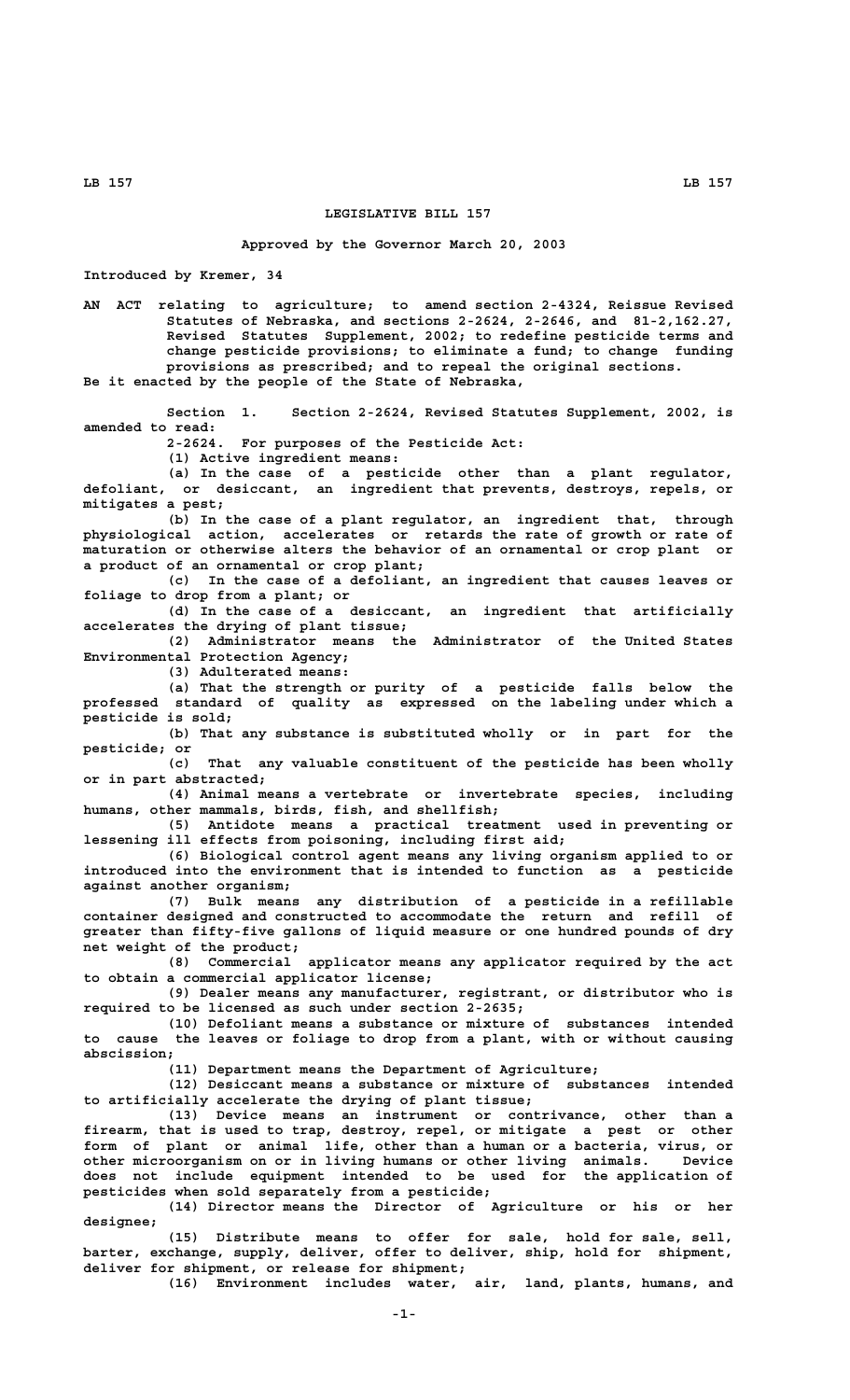**other animals living in or on water, air, or land and interrelationships which exist among these;**

**(17) Federal act means the Federal Insecticide, Fungicide, and Rodenticide Act, 7 U.S.C. 136 et seq., and any regulations adopted and promulgated under it, as the act and regulations existed on July 20, 2002;**

**(18) Federal agency means the United States Environmental Protection Agency;**

**(19) Fungus means any non-chlorophyll-bearing thallophyte, including rust, smut, mildew, mold, yeast, and bacteria, but does not include non-chlorophyll-bearing thallophytes on or in living humans or other living animals or those on or in a processed food or beverage or pharmaceuticals;**

**(20) Inert ingredient means an ingredient that is not an active ingredient;**

**(21) Ingredient statement means a statement which contains the name and percentage of each active ingredient and the total percentage of all inert ingredients in the pesticide. If the pesticide contains arsenic in any form, a statement of the percentage of total water-soluble arsenic calculated as elementary arsenic shall be included;**

**(22) Insect means any of the numerous small invertebrate animals generally having a segmented body and for the most part belong to the class Insecta, comprising six-legged, usually winged forms such as beetles, bugs, bees, and flies. Insect includes allied classes of arthropods, the members of which are wingless and usually have more than six legs, such as spiders, mites, ticks, centipedes, and wood lice;**

**(23) Label means the written, printed, or graphic matter on or attached to a pesticide or device or any of its containers or wrappers;**

**(24) Labeling means all labels and any other written, printed, or graphic matter (a) accompanying the pesticide or device at any time or (b) to which reference is made on a label or in literature accompanying or referring to a pesticide or device, except accurate, nonmisleading references made to a current official publication of a federal or state institution or agency authorized by law to conduct research in the field of pesticides;**

**(25) License holder means any person licensed under the Pesticide Act;**

**(26) Licensed certified applicator means any person licensed and certified under the act as a commercial applicator, noncommercial applicator, or private applicator;**

**(27) Misbranded means that any pesticide meets one or more of the following criteria:**

**(a) Its labeling bears any statement, design, or graphic representation relative to the pesticide or to its ingredients which is false or misleading in any particular;**

**(b) It is contained in a package or other container or wrapping which does not conform to the standards established by the administrator pursuant to section 136w(c) of the federal act;**

**(c) It is an imitation of or distributed under the name of another pesticide;**

**(d) Its label does not bear the registration number assigned under section 136e of the federal act to each establishment in which it was produced;**

**(e) Any word, statement, or other information required by or under authority of the Pesticide Act to appear on the label or labeling is not prominently placed thereon with such conspicuousness, as compared with other words, statements, designs, or graphic matter in the labeling, and in such terms as to render it likely to be read and understood by the ordinary individual under customary conditions of purchase and use;**

**(f) The labeling accompanying it does not contain directions for use which are necessary for effecting the purpose for which the product is intended and if complied with, together with any requirements imposed under section 136a(d) of the federal act, are adequate to protect health and the environment;**

**(g) The label does not contain a warning or caution statement which may be necessary and if complied with, together with any requirements imposed under the Pesticide Act or section 136a(d) of the federal act, is adequate to protect health and the environment;**

**(h) In the case of a pesticide not registered in accordance with sections 2-2628 and 2-2629 and intended for export, the label does not contain, in words prominently placed thereon with such conspicuousness, as compared with other words, statements, designs, or graphic matter in the labeling, as to render it likely to be noted by the ordinary individual under customary conditions of purchase and use, the words Not Registered for Use in the United States of America;**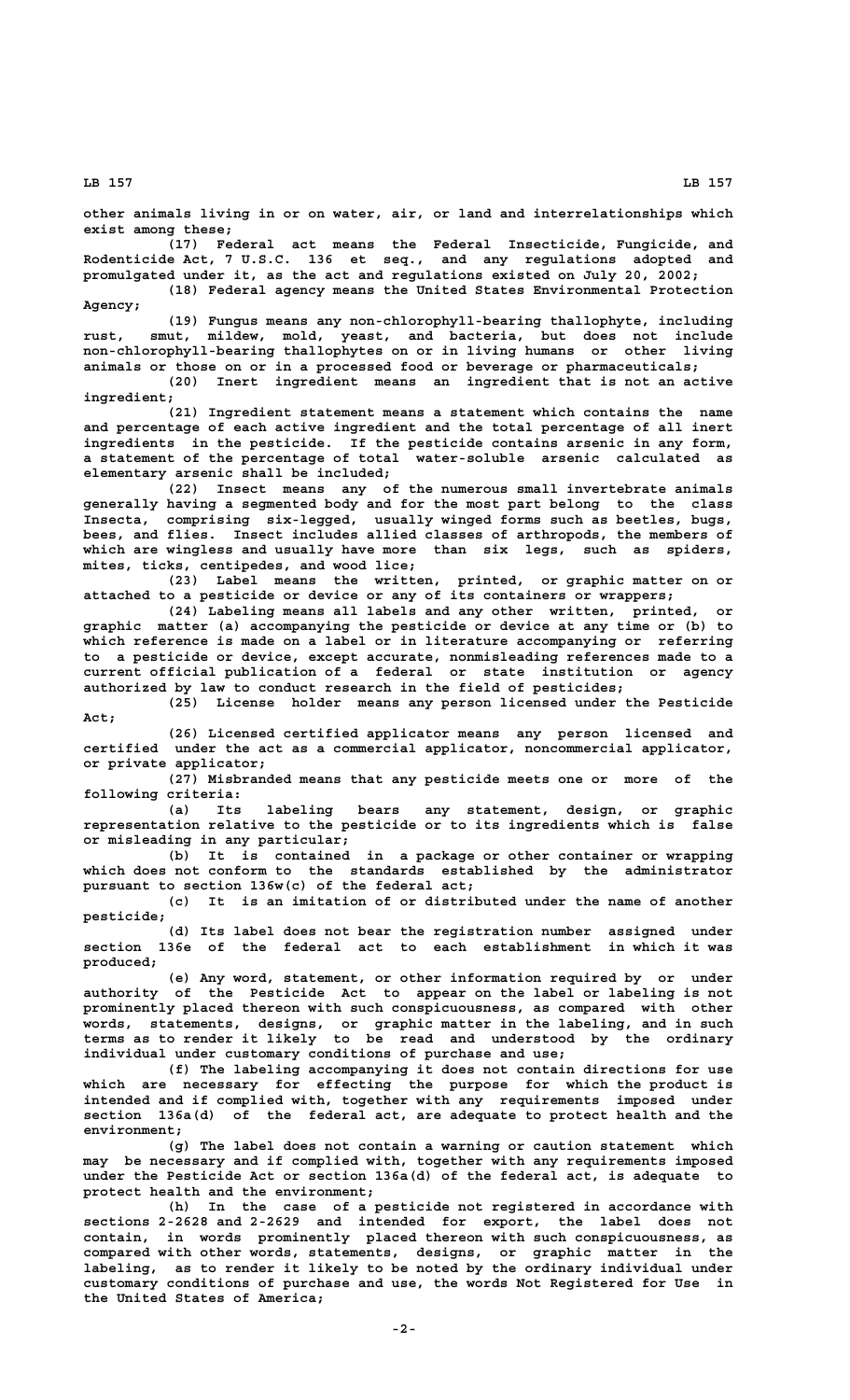**(i) The label does not bear an ingredient statement on that part of the immediate container, and on the outside container or wrapper of the retail package, if any, through which the ingredient statement on the immediate container cannot be clearly read, which is presented or displayed under customary conditions of purchase, except that a pesticide is not misbranded under this subdivision if:**

**(i) The size or form of the immediate container or the outside container or wrapper of the retail package makes it impracticable to place the ingredient statement on the part which is presented or displayed under customary conditions of purchase; and**

**(ii) The ingredient statement appears prominently on another part of the immediate container or outside container or wrapper, permitted by the administrator;**

**(j) The labeling does not contain a statement of the use classification under which the product is registered;**

**(k) There is not affixed to its container, and to the outside container or wrapper of the retail package, if any, through which the required information on the immediate container cannot be clearly read, a label bearing:**

**(i) The name and address of the producer, registrant, or person for whom produced;**

**(ii) The name, brand, or trademark under which the pesticide is sold;**

**(iii) The net weight or measure of the content, except that the administrator may permit reasonable variations; and**

**(iv) When required by regulations of the administrator to effectuate the purposes of the federal act, the registration number assigned to the pesticide under such act and the use classification; or**

**(l) The pesticide contains any substance or substances in quantities highly toxic to humans, unless the label bears, in addition to any other matter required by the Pesticide Act:**

**(i) The skull and crossbones;**

**(ii) The word poison prominently in red on a background of distinctly contrasting color; and**

**(iii) A statement of a practical first-aid or other treatment in case of poisoning by the pesticide;**

**(28) Nematode means an invertebrate animal of the phylum Nemathelminthes and class Nematode, an unsegmented roundworm with an elongated, fusiform, or sac-like body covered with cuticle, inhabiting soil, water, plants, or plant parts;**

**(29) Noncommercial applicator means (a) any applicator who is not a commercial applicator and uses restricted-use pesticides only on property owned or controlled by his or her employer or for a federal entity or state agency or a political subdivision of the state or (b) any employee or agent of \_\_\_\_\_\_\_\_ \_\_\_\_\_\_\_\_\_\_\_\_\_\_\_\_\_\_\_\_\_\_\_\_\_\_\_\_\_\_\_\_\_\_ a political subdivision of the state who is not a commercial applicator who** uses pesticides for outdoor vector control<sub>1</sub> on property which has public  **access; ———————**

**(30) Person means any individual, partnership, limited liability company, association, corporation, or organized group of persons, whether incorporated or not;**

**(31) Pest means:**

**(a) Any insect, snail, slug, rodent, bird, nematode, fungus, weed,** or other form of terrestrial or aquatic plant or animal life, excluding  **humans; or \_\_\_\_\_\_**

**(b) Any virus, bacteria, or other microorganism, other than a virus, bacteria, or microorganism in or on living humans or other living animals, as defined by the department;**

**(32) Pesticide means a substance or mixture of substances intended to prevent, destroy, repel, or mitigate any pest or any substance or mixture of substances intended for use as a plant regulator, defoliant, or desiccant, including any biological control agent. Pesticide includes specialty pesticides. Pesticide does not include any article that is a new animal drug within the meaning of the Federal Food, Drug, and Cosmetic Act, 21 U.S.C. 321(v), as the section existed on July 20, 2002, that has been determined by the Secretary of Health and Human Services to be a new animal drug by regulation establishing conditions of use for the article, or that is an animal feed within the meaning of the Federal Food, Drug, and Cosmetic Act, 21 U.S.C. 321(w), as the section existed on July 20, 2002, bearing or containing a new animal drug;**

**(33) Pesticide management plan means a state management plan for a specific, identified pesticide;**

**(34) Plant regulator means a substance or mixture of substances**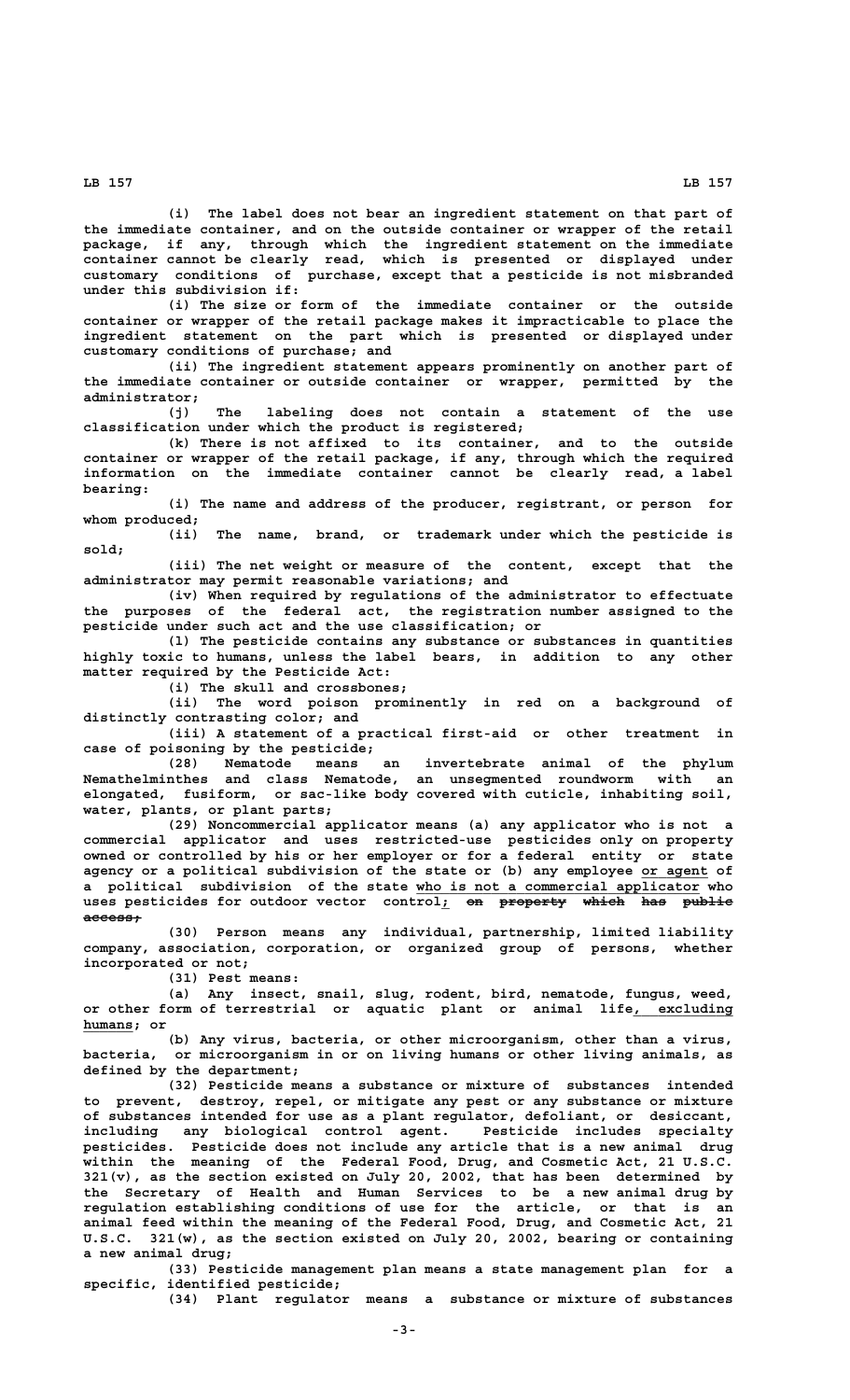**intended through physiological action to accelerate or retard the rate of growth or rate of maturation or otherwise to alter the behavior of an ornamental or crop plant or the product of an ornamental or crop plant but does not include a substance to the extent that it is intended as a plant nutrient, trace element, nutritional chemical, plant inoculant, or soil amendment;**

**(35) Pollute means to alter the physical, chemical, or biological quality of or to contaminate water in the state, which alteration or contamination renders the water harmful, detrimental, or injurious to humans, the environment, or the public health, safety, or welfare;**

**(36) Private applicator means an applicator who is not a commercial applicator or a noncommercial applicator and uses or supervises the use of any pesticide which is classified for restricted use for purposes of producing any agricultural commodity on property owned or rented by him or her or his or her employer or, if applied without compensation other than trading of personal services between producers of agricultural commodities, on the property of another person;**

**(37) Property means any land or water area, including airspace, and any plant, animal, structure, building, contrivance, commodity, or machinery, whether fixed or mobile, appurtenant to or situated on a land or water area or airspace, including any vehicle used for transportation;**

**(38) Restricted-use pesticide means a pesticide classified as a restricted-use pesticide by the federal agency, a state-limited-use pesticide, or any pesticide receiving an exemption under section 136p of the federal act;**

**(39) Specialty pesticide means (a) a disinfectant, sanitizer, germicide, or biocide or (b) a pesticide labeled solely for use directly on humans or pets or in, on, or around areas associated with the household or home life including lawn and garden and ornamental uses but does not include turf as determined by the director;**

**(40) State management plan means a generic plan developed by the department to implement a strategy to prevent, monitor, evaluate, and mitigate any occurrence of pesticides in ground water and surface water in the state and any specific plans developed when an occurrence has been detected;**

**(41) State pesticide plan means the plan developed by the department to enter into a cooperative agreement with the federal agency to assume the responsibility for the primary enforcement of pesticide use and the training and licensing of certified applicators;**

**(42) State-limited-use pesticide means any pesticide included on a list of state-limited-use pesticides by the department pursuant to the state management plan;**

**(43) Vector means any organism capable of transmitting the causative agent of human disease or capable of producing human discomfort or injury, including mosquitoes, flies, fleas, cockroaches, ticks, mites, other insects, mice, and rats; and**

**(44) Weed means any plant that grows where not wanted.**

**Sec. 2. Section 2-2646, Revised Statutes Supplement, 2002, is amended to read:**

**2-2646. It shall be unlawful for any person:**

**(1) To distribute within the state or deliver for transportation or transport in intrastate commerce or between points within this state through a point outside this state, any of the following:**

**(a) A pesticide that has not been registered or whose registration has been canceled or suspended under the Pesticide Act;**

**(b) A pesticide that has a claim, a direction for its use, or labeling that differs from the representations made in connection with its registration;**

**(c) A pesticide that is not in the registrant's or manufacturer's unbroken immediate container and that is not labeled with the information and in the manner required by the act and any regulations adopted under the act;**

**(d) A pesticide that is adulterated;**

**(e) A pesticide or device that is misbranded;**

**(f) A pesticide in a container that is unsafe due to damage;**

**(g) A pesticide which differs from its composition as registered; or (h) A pesticide that has not been colored or discolored as required by the Pesticide Act or the federal act;**

**(2) To detach, alter, deface, or destroy, wholly or in part, any label or labeling provided for by the Pesticide Act or a rule or regulation adopted under the act;**

**(3) To add any substance to or take any substance from a pesticide in a manner that may defeat the purpose of the act or any rule or regulation adopted and promulgated under the act;**

**(4) To use or cause to be used a pesticide contrary to the act, to**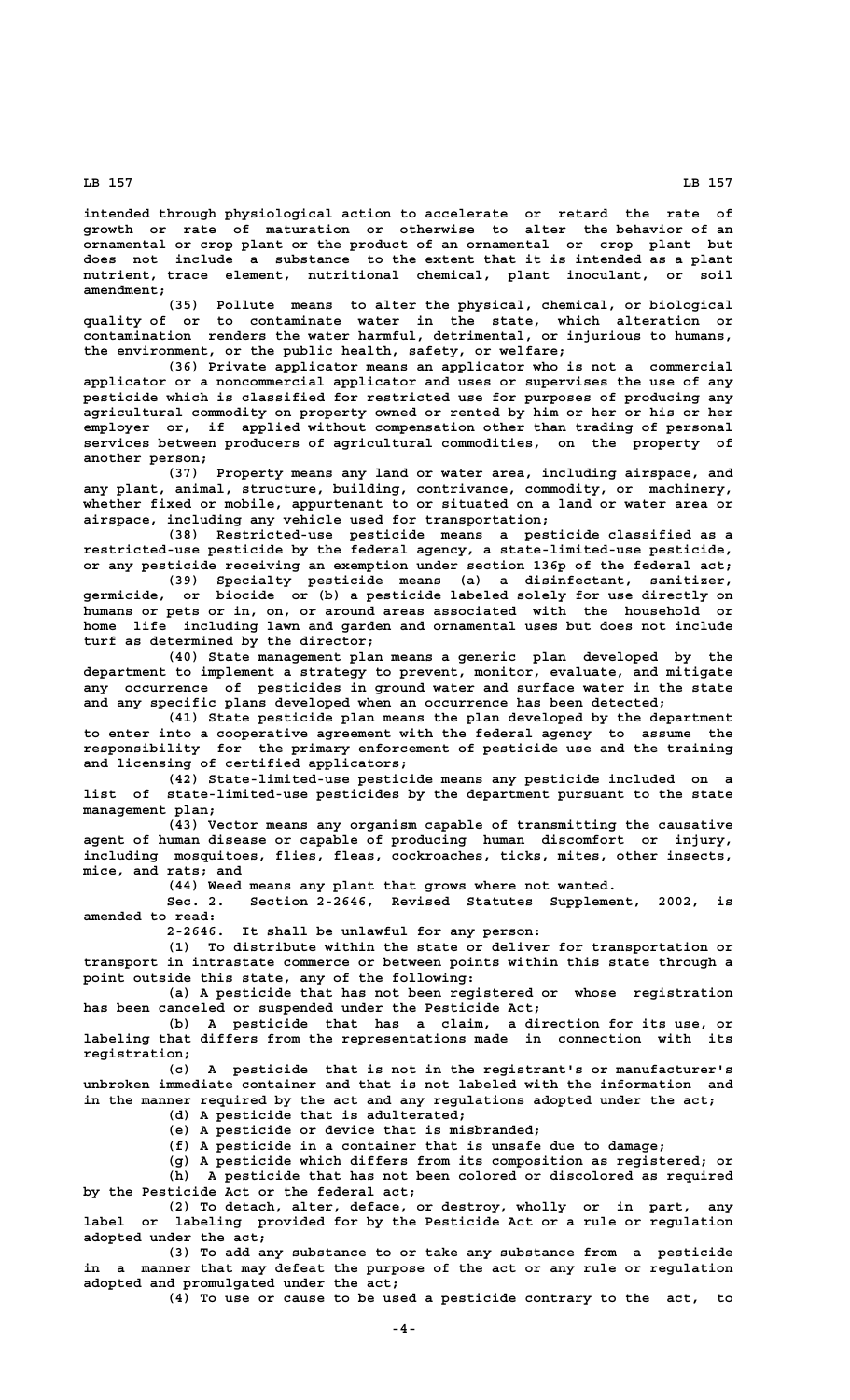**the labeling of the pesticide, or to a rule or regulation of the department limiting the use of the pesticide, except that it shall not be unlawful to:**

**(a) Use a pesticide at any dosage, concentration, or frequency less than that specified or recommended on the labeling if the labeling does not specifically prohibit deviation from the specified or recommended dosage, concentration, or frequency or, if the pesticide is a termiticide, it is not used at a rate below the minimum concentration specified or recommended on the label for preconstruction treatments;**

**(b) Use a pesticide against any target pest not specified on the labeling if the use is for the crop, animal, or site specified or recommended on the labeling and the labeling does not specifically state that the pesticide may be used only for the pests specified or recommended on the labeling;**

**(c) Employ any method of use not prohibited by the labeling if (i) the labeling does not specifically state that the product may be used only by the methods specified or recommended on the labeling, (ii) the method of use is consistent with the method specified on labeling, and (iii) the method of use does not more than minimally increase the exposure of the pesticide to humans or the environment;**

**(d) Mix a pesticide or pesticides with a fertilizer when such mixture is not prohibited by the labeling if such mixing is consistent with the method of application specified or recommended on the labeling and does not more than minimally increase the exposure of the pesticide to humans or the environment;**

**(e) Use a pesticide in conformance with section 136c, 136p, or 136v of the federal act or section 2-2626; or**

**(f) Use a pesticide in a manner that the director determines to be consistent with the purposes of the Pesticide Act;**

**(5) To use a pesticide at any dosage, concentration, or frequency greater than specified or recommended on the labeling unless the labeling allows the greater dosage, concentration, or frequency;**

**(6) To handle, transport, store, display, or distribute a pesticide in a manner that violates any provision of the Pesticide Act or a rule or regulation adopted and promulgated under the act;**

**(7) To use, cause to be used, dispose, discard, or store a pesticide or pesticide container in a manner that the person knows or should know is:**

**(a) Likely to adversely affect or cause injury to humans, the environment, vegetation, crops, livestock, wildlife, or pollinating insects;**

**(b) Likely to pollute a water supply or waterway; or**

(c) A violation of the Environmental Protection Act as the act **existed on July 20, 2002, or a rule or regulation adopted and promulgated ——————— —— ———— ——— ———— pursuant to the act;**

**(8) To use for the person's advantage or reveal, other than to a properly designated state or federal official or employee, to a physician, or in an emergency to a pharmacist or other qualified person for the preparation of an antidote, any information relating to pesticide formulas, trade secrets, or commercial or financial information acquired under the Pesticide Act and marked as privileged or confidential by the registrant;**

**(9) To commit an act for which a licensed certified applicator's license may be suspended, modified, revoked, or placed on probation under the Pesticide Act;**

**(10) To knowingly or intentionally use, cause to be used, handle, store, or dispose of a pesticide in a manner that causes bodily injury to or\_\_ \_\_\_\_\_\_\_\_\_\_\_\_\_ the death of a human or that pollutes ground water, surface water, or a water supply;**

**(11) To fail to pay all fees and penalties as prescribed by the act and the rules and regulations adopted and promulgated pursuant to the act;**

**(12) To fail to keep or refuse to make available for examination and copying by the department all books, papers, records, and other information necessary for the enforcement of the act;**

**(13) To hinder, obstruct, or refuse to assist the director in the performance of his or her duties;**

**(14) To violate any state management plan or pesticide management plan developed or approved by the department;**

**(15) To distribute or advertise any restricted-use pesticide for some other purpose other than in accordance with the Pesticide Act and the federal act;**

**(16) To use any pesticide which is under an experimental-use permit which is contrary to the provisions of such permit;**

**(17) To fail to follow any order of the department;**

 **\_\_\_\_\_\_\_\_\_\_\_\_\_\_\_\_\_\_\_\_\_\_\_\_\_\_\_\_\_\_\_\_ —— (18) Except as authorized by law, to To knowingly or intentionally use, cause to be used, handle, store, or dispose of a pesticide on property**